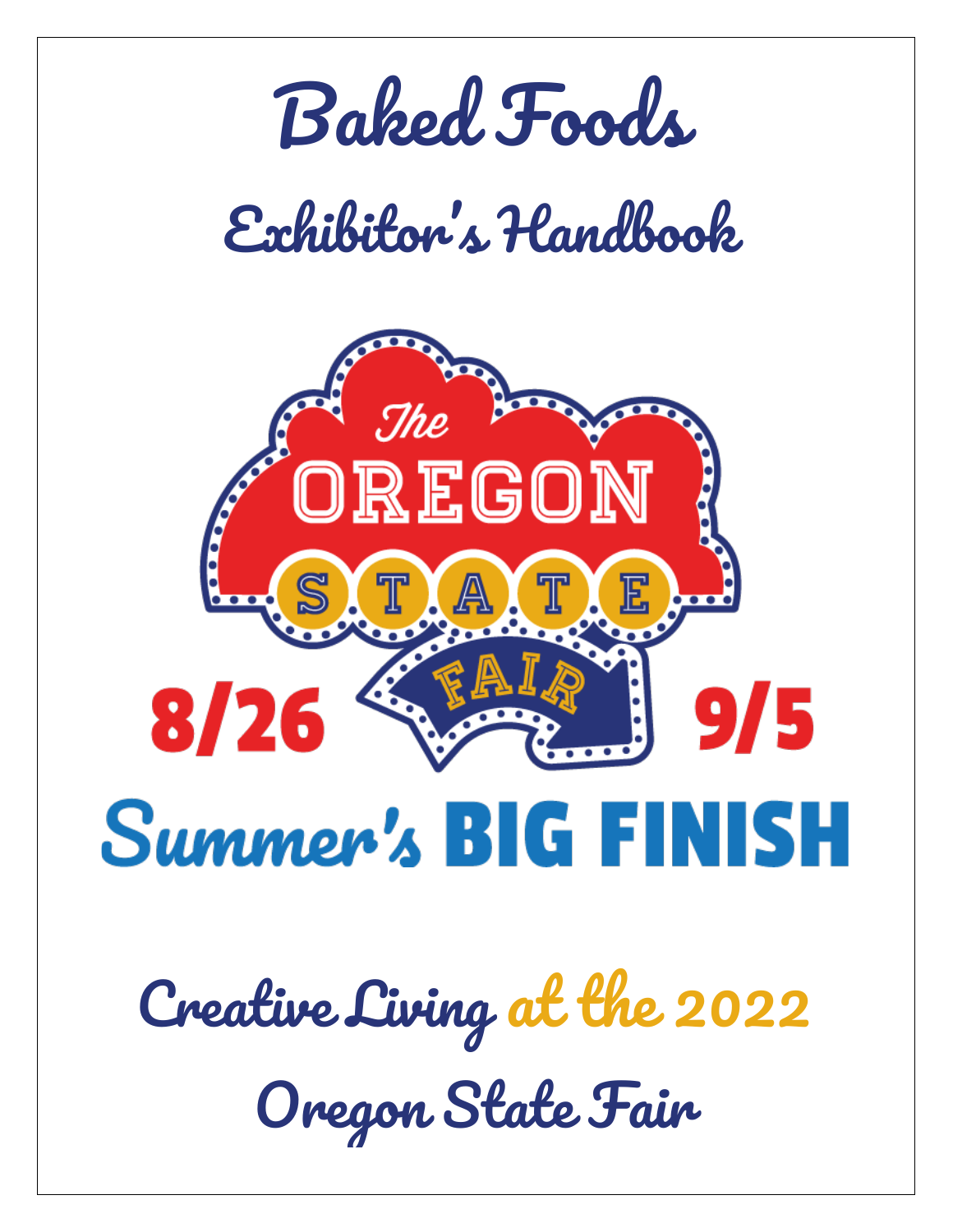# BAKED FOODS

# **IMPORTANT DATES**

# **ENTRY AND RELEASE SCHEDULE**

# **Baked Foods Online Entry Deadline:**

10 pm, Monday, August 22

# **Deliver Baked Food Entries:**

Wednesday, August 24, 2 pm to 7 pm

Enter through Red Gate on 17<sup>th</sup> Street and follow signs to Columbia Hall.

Bring a copy of your online registration receipt (see instructions this page).

# **No Baked Foods will be returned.**

By submitting an entry into the Fair, exhibitors **agree** to abide by all rules, regulations and entry requirements of the Fair and of the department(s) to which they are submitting entries.

**It is important that exhibitors read and be familiar with the General Rules as well as the Competition Rules in this Handbook.**

# **ONLINE REGISTRATION AND ENTRY INSTRUCTIONS**

# **ONLINE ENTRY OPENS JUNE 15, 2022**

Read the complete rules, division descriptions and entry information in this Handbook **BEFORE** going to online Registration.

**1.** Then go to **[http://oregon.fairwire.com](http://oregon.fairwire.com/)**

**2.** Click **Register** or **Sign In** (for return visits).

- Register using your First and Last Name and create a password (write your password down).
- Fill in requested information, including email address. Enter age only if under 18. Click **Continue**.
- Select **Department** ex.: Baked Foods
- Select a **Division** ex.: Cookies, Division 310
- Select a **Class** ex.: Class 3103 Chocolate Brownies
- Fill in all information for class(es) you are entering, including a brief **Description** if needed.
- **3.** When all your information is complete, click **Add Entry to Cart** and follow instructions to check out. (NOTE: If you think you may want to modify your entries, you may save your current session and check out at a later session. Be sure **to Check Out before the closing date listed for your Department; entries are not submitted to the Fair office until the checkout process is complete.)**
- **4.** Fill in "**yes**" at the statement to agree to all the terms and conditions of entry as defined in this Handbook.
- **5.** Click **Submit**.
- **6.** Please print and bring a copy of your detailed online entry receipt **with your entries** when you bring them to the Fair.

Please contact us (below) with any questions.

# **Oregon State Fair Creative Living Office**

**971-701-6571 or email** [creativeliving@oregonstatefair.org](mailto:creativeliving@oregonstatefair.org)

# [www.oregonstatefair.org](http://www.oregonstatefair.org/)

**Follow us on Facebook, Instagram and Pinterest!**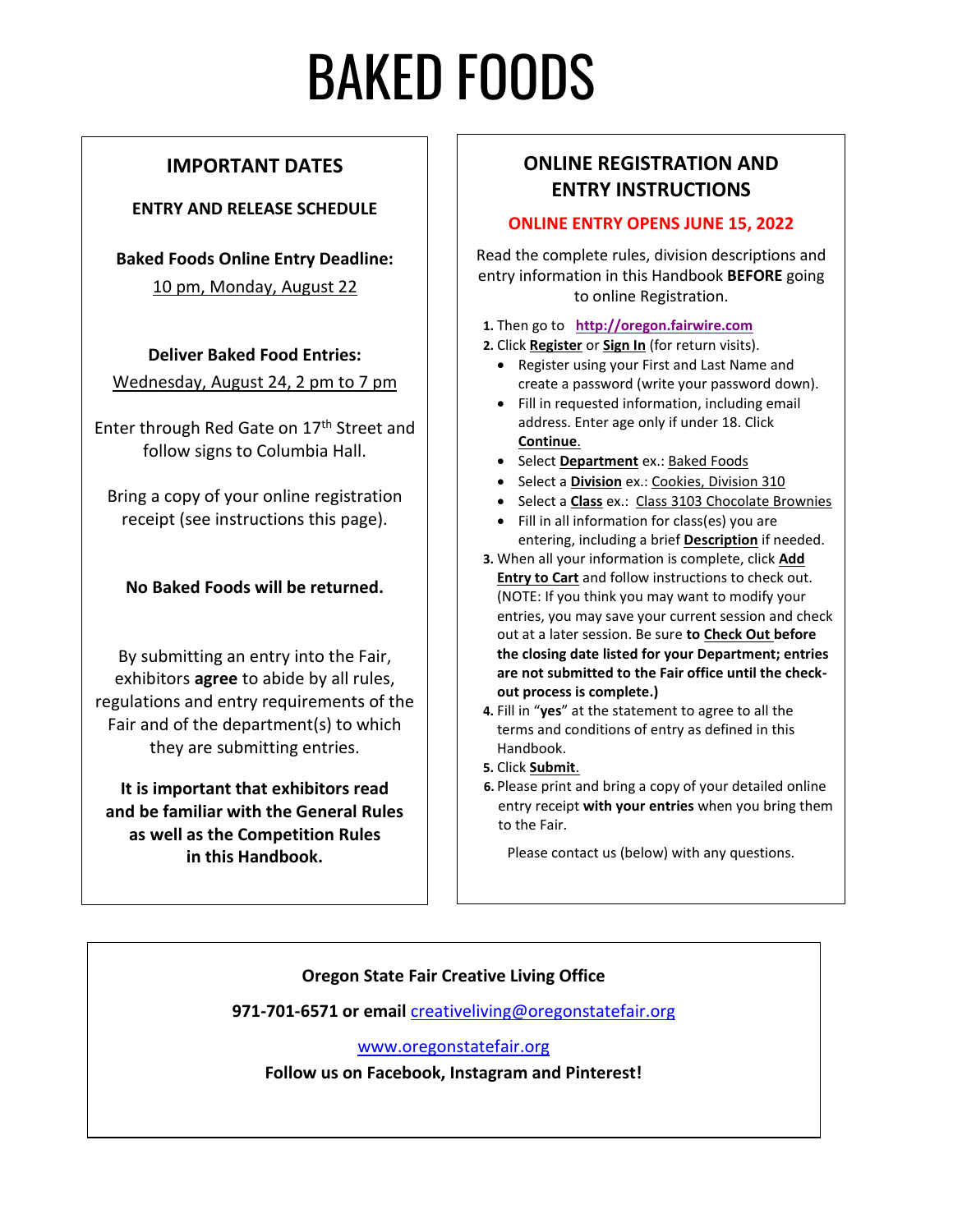# GENERAL RULES

- **1.** Oregon State Fair (OSF) competitions are open to residents of Oregon only. Entries do not need to be entered or have won at a county fair to be eligible for any competition.
- **2.** All articles must be the handiwork of the exhibitor and not been previously exhibited at the Oregon State Fair.
- **3.** Online entries must be submitted by the date indicated within each Department Handbook. Paper applications will not be accepted. Information must be accurate and complete. Walk-in entries may be accepted during intake days on a limited basis.
- **4.** Entries must be delivered and removed only during the scheduled times. Any exception shall be at the discretion of OSF staff.
- **5.** Entries will receive a claim check upon delivery. Exhibitor must present claim check or valid Oregon ID when picking up entries.
- **6.** Some competitions require an entry fee. See specific departments for fee and processing information.
- **7.** OSF staff or a judge may disqualify or transfer any exhibit which is not a true representation of the class in which it is entered or if rules are not followed.
- **8.** Judging is closed to the public unless otherwise noted. Every reasonable effort is made to secure highly qualified judges with expertise in their field.
- **9.** Entries by OSF staff and judges are prohibited in the department in which they are working. They may enter other departments.
- **10.** Volunteers who submit entries in a department in which they are working may not be present during judging.
- **11.** Ribbons and/or prizes will be awarded as warranted. All judges' results are final. Results cannot be provided over the phone but will be posted online when available. (www.oregonstatefair.org)
- **12.** Protests may be submitted to the Creative Living office accompanied by a deposit of \$25 which will be forfeited if the protest is not sustained. Protests must plainly state the cause of the complaint or appeal and submitted within 24 hours of the action.
- **13.** Ribbons and scorecards (as available) are provided with return of entries after Fair. See specific departments for return days.
- **14.** OSF is authorized to use any and all photographs, video and or digital images related to the entry for promotional purposes.
- **15.** Exhibitors shall indemnify OSF from and against all claims for damage to persons or property caused by them or their exhibits.
- **16.** OSF will take reasonable precautions to ensure safety of exhibits while on the fairgrounds, but will not be responsible for loss, damage, theft or injury of any kind to exhibits or exhibitors, unless the loss or damage is due to the negligence of OSF staff and volunteers.
- **17.** Exhibitors found in violation of rules, or to be in practices unethical or adverse to OSF, shall be penalized by forfeiture of awards and/or privileges, and removed from the exhibit.
- **18.** Items not picked up by final return days of each department are forfeited by exhibitor.

. and regulations contained in any and all parts of Department Handbooks and to settle and determine all The Oregon State Fair reserves the final and absolute right to interpret any and all terms, conditions, rules matters, questions or differences in regard thereto, or otherwise arising out of, connected with or incidental to the Oregon State Fair. OSF further reserves the right to determine unforeseen matters not covered by General or Competition Rules, and to withdraw award offerings in all Competitions should any emergency exist and circumstances demand.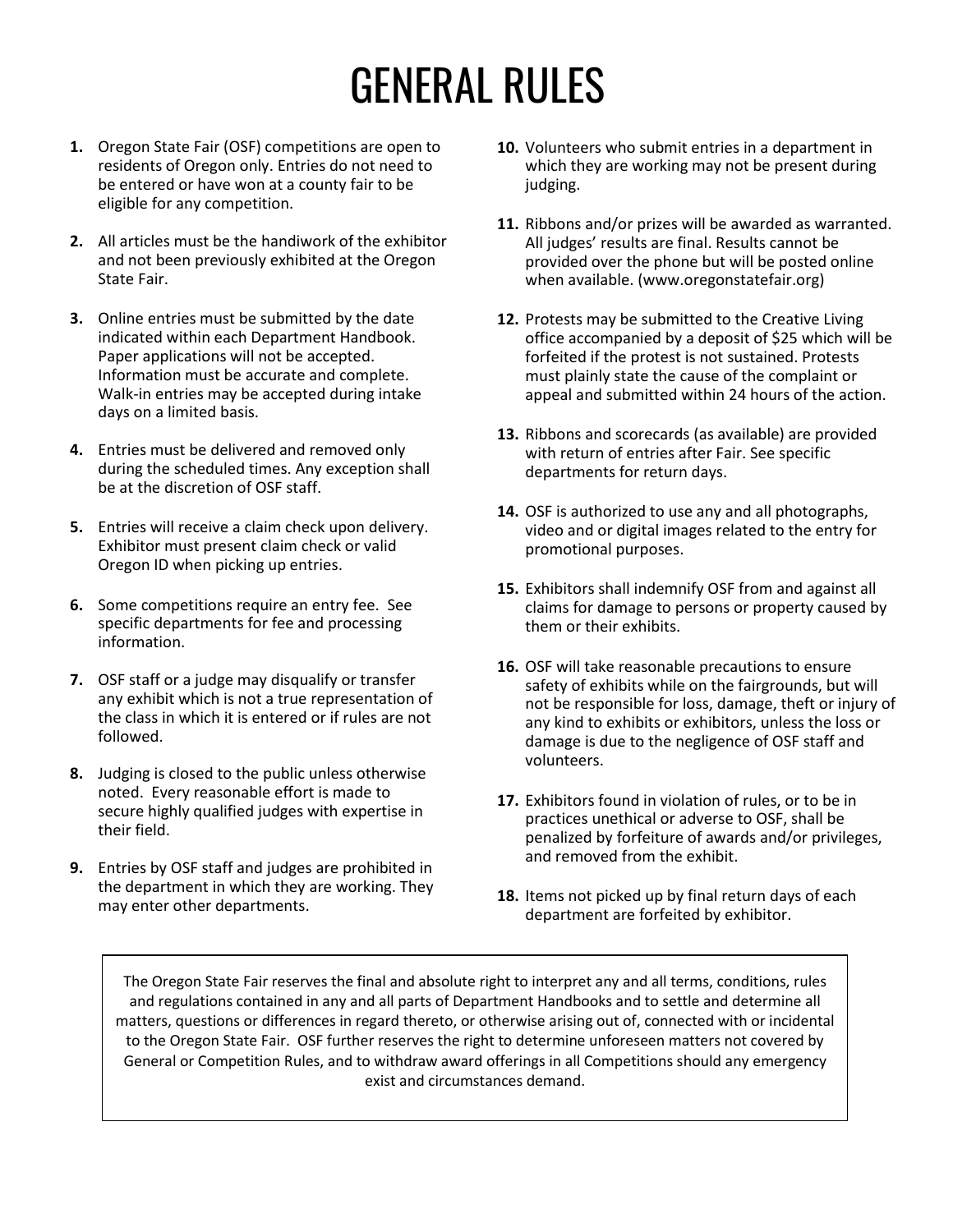# COMPETITION RULES

- 1. All Oregon State Fair General Rules apply. Your submission indicates you have read and agree to abide by the General Rules and the Competition Rules.
- 2. Only **non-professionals** may enter Baked Food. A non-professional is defined as a person who has not received monetary compensation for teaching cooking/baking/decorating classes; has never received monetary compensation for any type of breads, cakes, confections, cookies, pies, pastries or other baked goods included in this department.
- 3. No entry fee required. Each adult exhibitor is limited to **one** entry per class. Juniors and Teens may enter up to two entries per class in Divisions 300 and 301. The same product may not be shared for entry by more than one individual. Violators will be disqualified. **All exhibitors are limited to a maximum of 10 entries.**
- 4. Entries in the Juniors Divisions are encouraged to have adult supervision while baking.
- 5. All entries must be made from scratch. No commercially produced flour substitutes accepted (graham crackers, vanilla wafers, etc.). No commercially produced mixes (cake, cookie, pudding, jello, frosting, icing or other mixes) will be accepted as ingredients in the product. No commercially produced pie crust, filo dough, puff pastry, rough puff pastry or flaky pastry will be accepted.
- 6. An accurate typed or clearly printed recipe on a 4"x6" card needs to be submitted with each entry. Please bring recipe inside a small zipper-lock plastic bag. Entries submitted without a recipe will be disqualified. Recipes will be used in aiding judging and to assure safety of product. Recipes will be discarded after Fair.
- 7. **Please bring each entry in the appropriate container:**
	- a. Alternative Dietary, Bread, Cake, Cookies, Confections and Pastry entry on a heavy duty disposable paper or plastic plate or a disposable board.
	- b. Pies must be baked in a disposable aluminum pie tin and delivered to the fair in the same pie tin.
	- c. Each entry must be covered securely with plastic wrap, foil or a zipper-lock plastic bag. **Uncovered entries will not be accepted.**
	- d. Due to amount of entries and available space, the size of plate or board should fit the size of the entry. For display purposes, all entries will be placed on a standard fair plate following judging.
- 8. Due to space limitations, refrigeration will only be available for cheesecakes and pastries.
- 9. Once entries have been accepted, judged and displayed, the display cabinets will be locked and not opened for any reason during hours of fair operation. Any corrections or repairs to entries will be done before or after fair hours.
- 10. **All** baked foods will be disposed of at the end of fair.

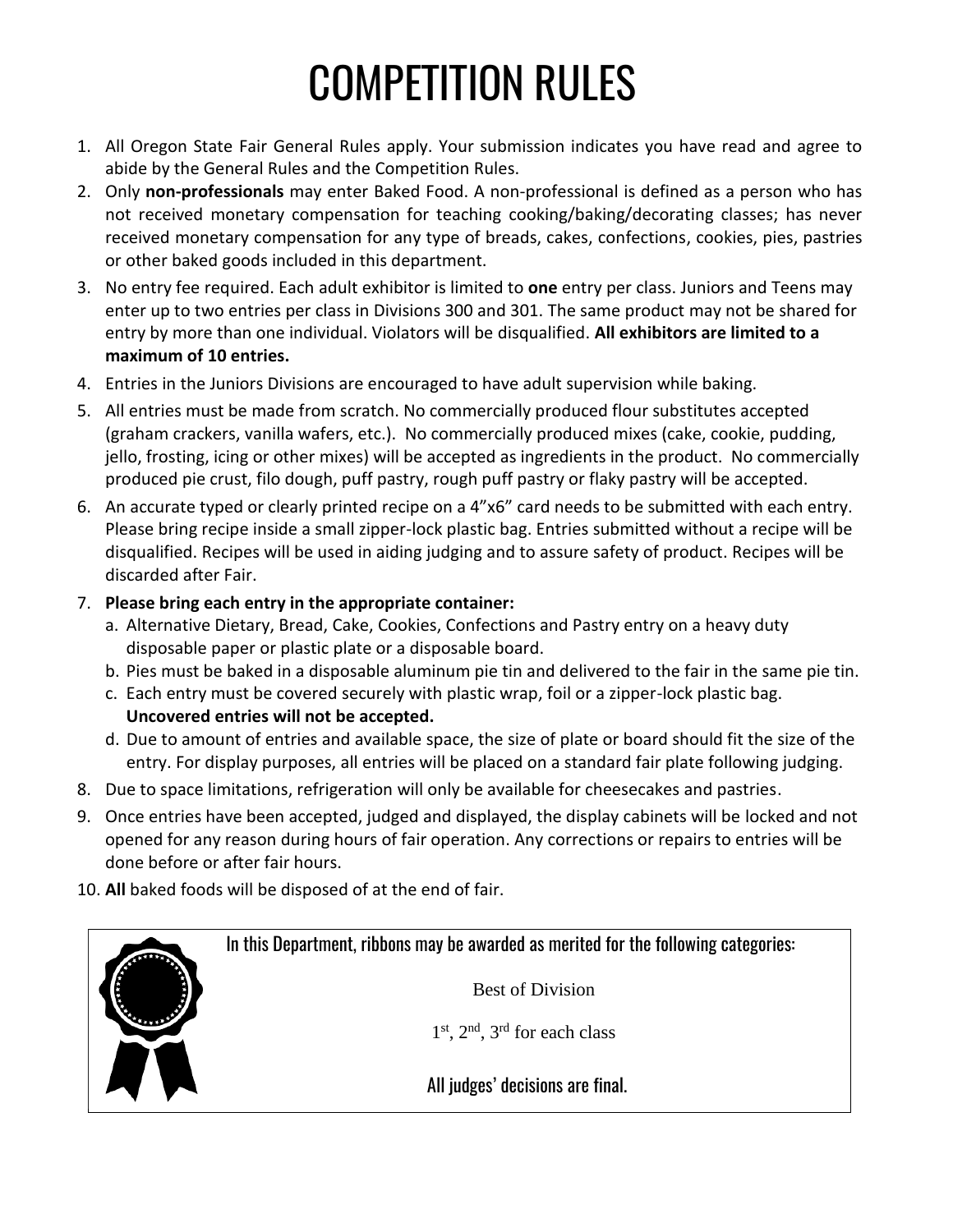# DIVISIONS & CLASSES

**NOTE: Division 300 is for Juniors (Ages 6-12) and Division 301 is for Teens (Ages 13-17) Juniors & Teens may also enter in the Adult Divisions and will be judged with all entries in the Class. Divisions 302-319 are for Adults (Ages 18+).**

### **DIVISIONS**

- **302 Alternate Dietary Needs\* 315 Cobblers 304 Cakes 316 Crisps**
- 
- 
- **300 Juniors (Ages 6-11) 312 Pies and Pastries (Single Crust)**
- **301 Teens (Ages 12-17) 313 Pies and Pastries (Double Crust)**
	-
	-
- **307 Cheesecakes 317 Quick Breads**
- **308 Confections 319 Yeast Breads**
- **310 Cookies 320 Oregon Award**

### **300 JUNIOR** (Age  $6 - 11$ )

### **Juniors may enter up to two entries in each of the Classes listed below.**

- 3001 Quick Bread
- 3002 Confections (½ dozen pieces)
- 3003 Cookies (½ dozen, may be frosted)
- 3004 Oatmeal Chocolate Chip Cookies (½ doz.)
- 3009 Any Other (specify)

# **301 TEEN (Ages 12-17)**

### **Teens may enter up to two entries in each of the Classes listed below.**

- 3011 Alternate Dietary Needs\*
- 3012 Cakes & Cupcakes (1 cake; ½ doz. cupcakes)
- 3013 Confections (1/2 dozen pieces)
- 3014 Cookies (1/2 dozen, may be frosted)
- 3015 Pies and Cobblers
- 3016 Quick Breads
- 3017 Crumb Cake (1 cake)
- 3018 White Yeast Bread
- 3019 Other (specify)

# **302 ALTERNATE DIETARY NEEDS\***

- (1 cake, loaf, or ½ doz. cookies, & confections)
	- 3021 Gluten Free –Cake
	- 3022 Gluten Free Cookies
	- 3023 Gluten Free Quick Bread
	- 3024 Gluten Free Yeast Bread
	- 3025 Paleo
	- 3026 Vegetarian/Vegan
	- 3029 Other (specify)

# **ALTERNATE DIETARY NEEDS TIPS**

- **\*Entries must include full recipe on a 3x5 card.**
- Product may be entered in only one class (i.e.: product or same recipe cannot be entered in both "Gluten Free" and "Paleo").
- "Paleo" means the products may not contain dairy, grains, processed food and refined sugar, legumes, starches and alcohol.
- Vegetarian may not contain any meat products.
- Vegan may not contain meat or animal products.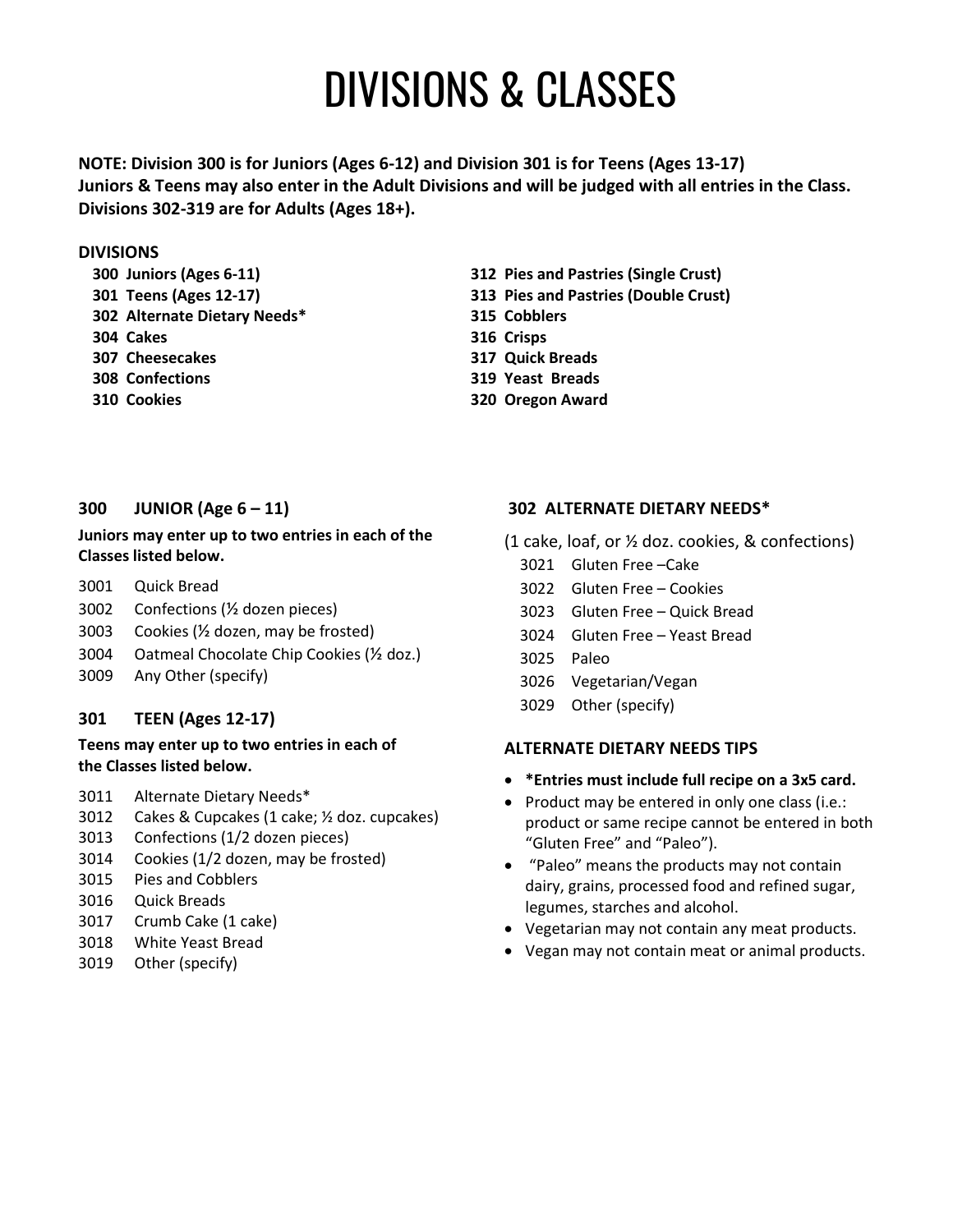# **304 CAKES**

(1 cake or ½ dozen cupcakes)

Angel Food

- Cake Pops
- Chiffon
- Chocolate
- Cupcakes
- Fruit Filled
- Fruit Topped
- German Chocolate
- Hazelnut
- Pound
- Spice
- Torte
- White
- Yellow
- Ethnic Cake (specify)

# **307 CHEESECAKES**

- All cheesecakes must be received on ice, covered and on disposal plate (containers must be clearly identified with Exhibitor's name).
- Only baked cheesecakes will be accepted.
- Cheesecake must be at least 6" in diameter.
- Only real dairy products are to be used no margarine, cool whip, etc.
- Plain
- Fruit
- OTHER (specify)

# **308 CONFECTIONS**

- (½ dozen pieces candy or 1 cup of nuts)
- Brittle
- Candied Nuts
- Caramel
- Chocolate (Dipped or Molded)
- Chocolate Fudge
- Divinity
- Hard Candy
- Lollipops
- Marshmallows
- Mints
- Toffee
- Truffles
- Ethnic Candy (specify)

# **310 COOKIES**

- (½ dozen; may be frosted)
- Bar
- Biscotti
- Chocolate Brownies
- Chocolate Chip no nuts
- Chocolate Chip with nuts
- Coconut Macaroons
- Drop
- French style Macarons
- Frosted
- Rolled
- Sandwich
- Shaped or Pressed
- Shortbread
- Ethnic Cookies (specify)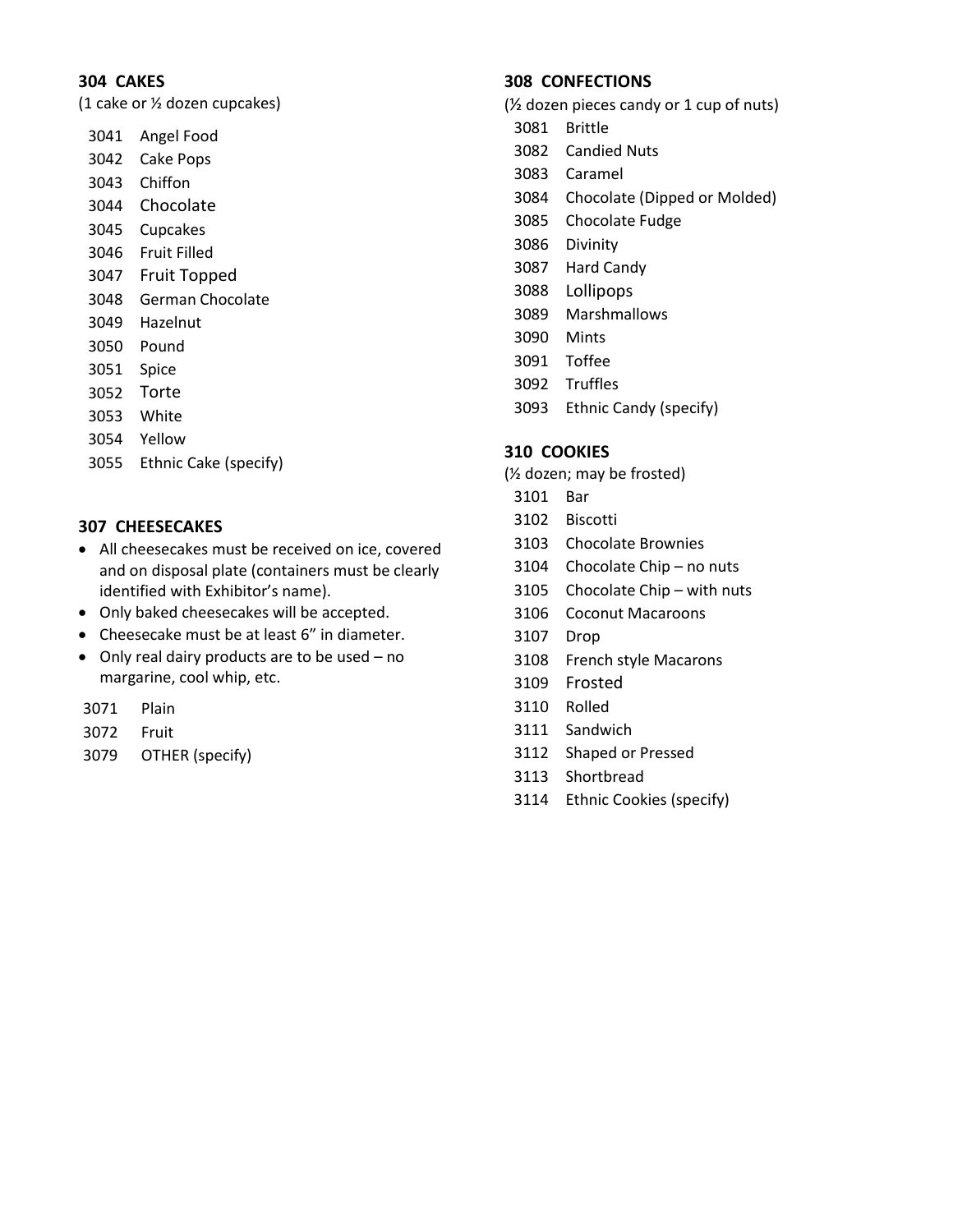# **312 PIES & PASTRIES (Single Crust)**

(1 pie – 7" or larger OR 6 pastries) Crusts must be standard pastry and oven baked. Use ONLY disposable pie plates.

- 3121 Apple
- 3122 Berry
- 3123 Cherry
- 3124 Nut
- 3125 Peach
- 3129 Two or more fruits (specify)

# **313 PIES & PASTRIES (Double Crust)**

(1 pie – 7" or larger OR 6 pastries) Crusts must be standard pastry and oven baked. Use ONLY disposable pie plates.

- 3131 Apple
- 3132 Berry
- 3133 Cherry
- 3134 Nut
- 3135 Peach
- 3136 Rhubarb
- 3139 Two or more fruits (Specify)

# **314 COBBLERS – BISCUIT TYPE TOPPING**

(1 cobbler) 3141 Single Fruit

3149 Two or more fruits (specify)

# **315 CRISPS – CRUMBLE TOPPING**

(1 crisp) 3151 Single Fruit 3159 Two or more fruits (specify)

# **316 PASTRIES**

- 3161 Pastry made with Filo Dough
- 3162 Pastry made with Choux Pastry
- 3163 Pastry made with Flaky Pastry
- 3164 Pastry made with Puff Pastry
- All pastry must be made from scratch by exhibitor
- Please indicate whether or not pastry needs to be refrigerated.

# **317 QUICK BREADS**

- (1 loaf or amount indicated)
- 3171 Baking Powder Biscuits (½ doz.)
- 3172 Banana
- 3173 Cake Donuts
- 3174 Coffee Cake
- 3175 Corn
- 3176 Gingerbread
- 3177 Muffins (Specify) (½ doz.)
- 3178 Nut (specify)
- 3179 Pumpkin
- 3180 Scones (Specify) (½ doz.)
- 3181 Zucchini
- 3189 Ethnic Quick Bread (specify)

### **319 YEAST BREADS**

- (1 loaf or amount indicated)
- 3191 Artisan Loaf
- 3192 Cheese
- 3193 Dinner Rolls
- 3194 Focaccia
- 3195 French
- 3196 Sandwich Bread (any flour specify)
- 3197 Soft Pretzels
- 3298 Sourdough
- 3299 Sweet Bread
- 3200 Sweet Rolls
- 3201 Yeast Donuts
- 3204 Ethnic Yeast Bread (specify)

# **321 OREGON AWARD**

(1 entry per exhibitor)

A baked food that contains two or more Oregon grown or made products. Include the brand or make of ingredients on the recipe.



Show your Oregon Pride! To be eligible, entries need to highlight Oregon grown or made products.

The winner will receive a special award.